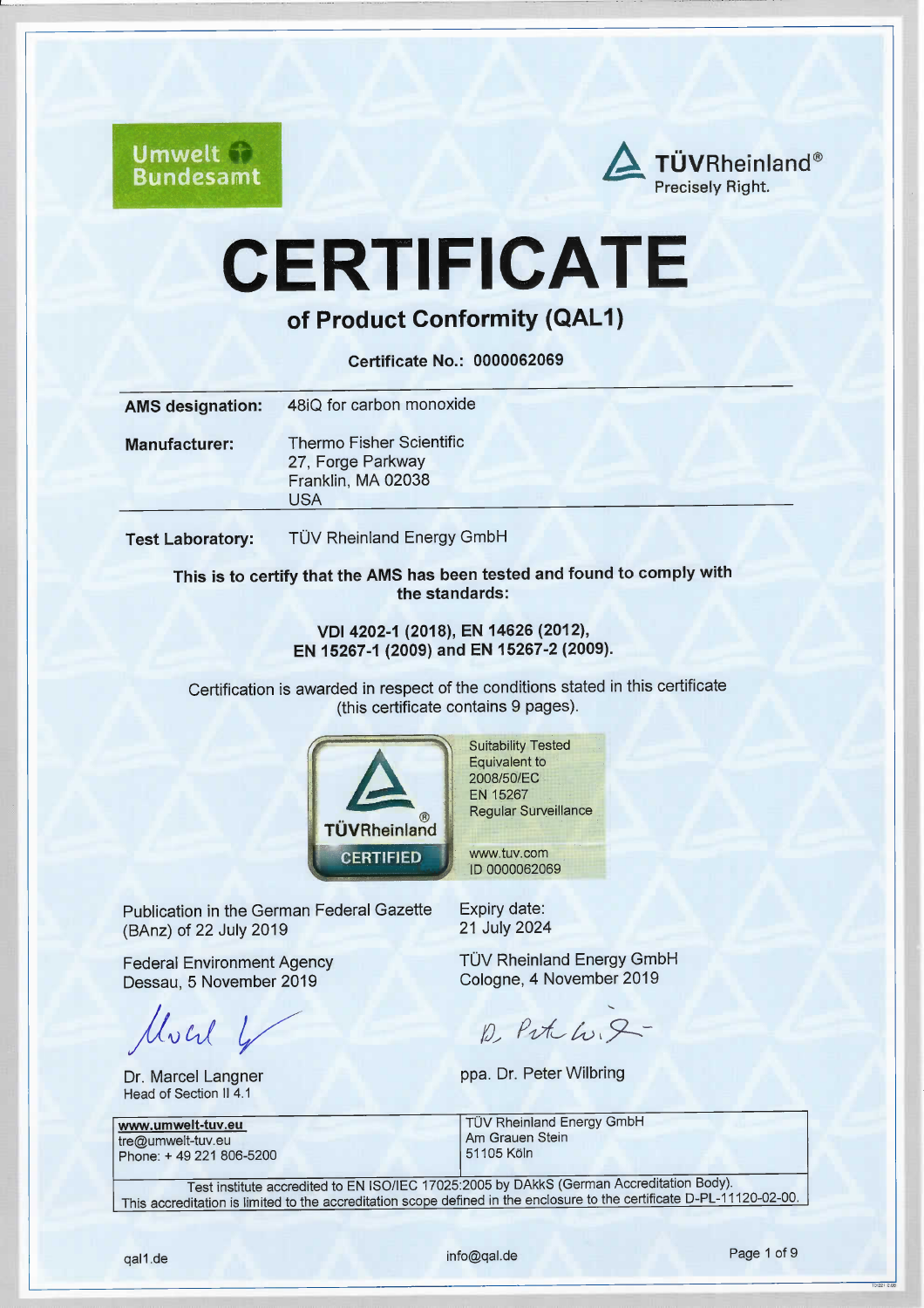### **Umwelt Bundesamt**

**Certificate:** [0000062069\\_](#page--1-0)00/ 05 [November 2019](#page--1-1)



**Initial certification:** [22 July 2019](#page--1-3) **Expiry date:** [21 July 2024](#page--1-4)

**Test Report:** [936/21242986/D dated 04 February 2019](#page--1-2) **Publication:** [BAnz AT 22.07.2019 B8, chapter III number 2.1](#page--1-5)

#### **Approved application**

The certified AMS is suitable for continuous ambient air monitoring of carbon monoxide (stationary operation).

The suitability of the AMS for this application was assessed on the basis of a laboratory test and a three-months field test.

The AMS is approved for an ambient temperature range of 0 °C to +30 °C.

The notification of suitability of the AMS, performance testing and the uncertainty calculation have been effected on the basis of the regulations applicable at the time of testing. As changes in legal provisions are possible, any potential user should ensure, in consultation with the manufacturer, that this AMS is suitable for monitoring the AMS readings relevant to the application.

Any potential user should ensure, in consultation with the manufacturer, that this AMS is suitable for the intended purpose.

#### **Basis of the certification**

This certification is based on:

- Test report no. [936/21242986/D dated 04 February 2019](#page--1-2) issued by TÜV Rheinland Energy GmbH
- Suitability announced by the German Federal Environment Agency (UBA) as the relevant body
- The ongoing surveillance of the product and the manufacturing process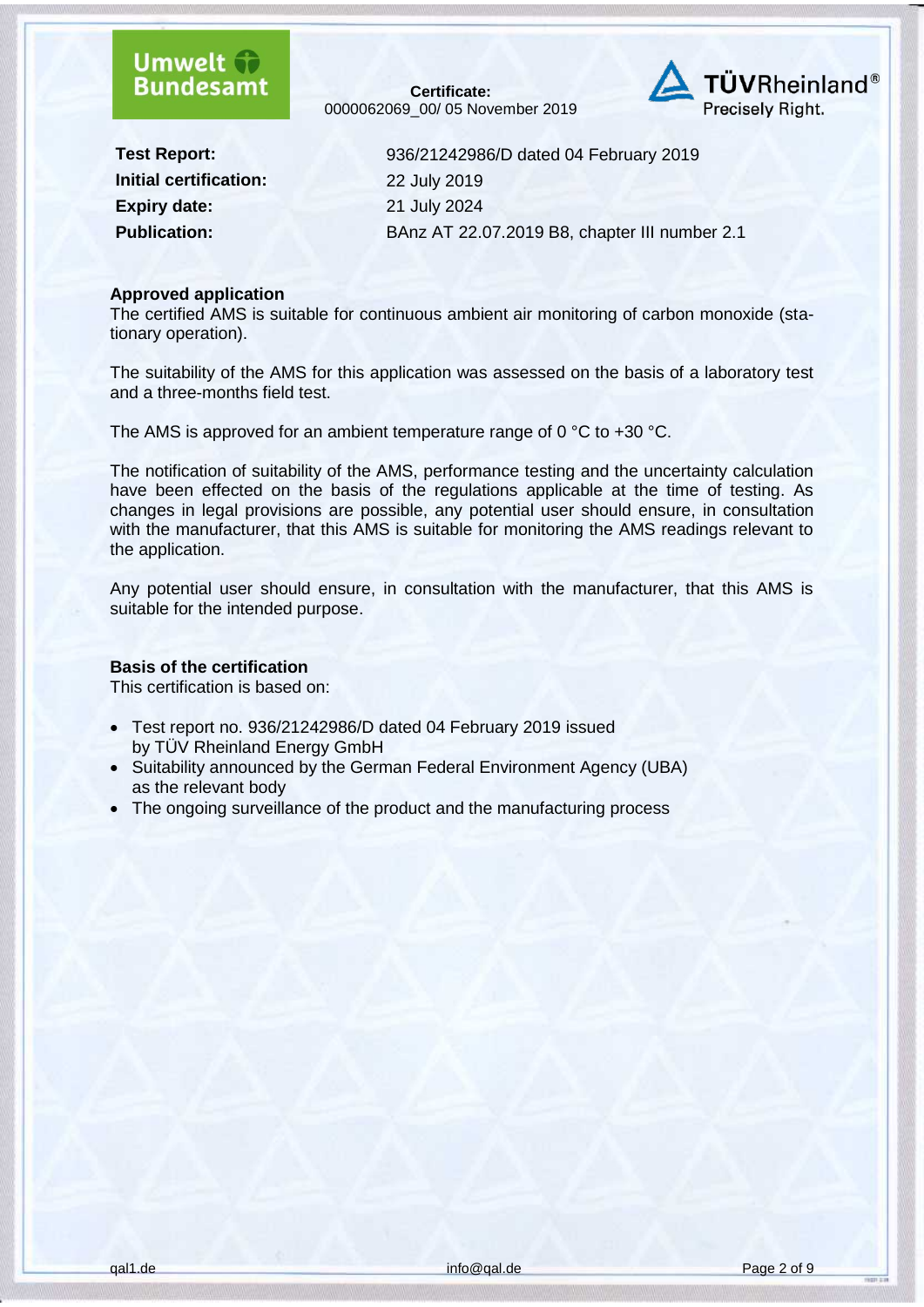**Certificate:** [0000062069\\_](#page--1-0)00/ 05 [November 2019](#page--1-1)



Publication in the German Federal Gazette: [BAnz AT 22.07.2019 B8, chapter III number 2.1,](#page--1-5) UBA announcement dated [28 June 2019:](#page--1-6)

#### **AMS designation:**

48iQ for carbon monoxide

#### **Manufacturer:**

[Thermo Fisher Scientific,](#page--1-7) Franklin, USA

#### **Field of application:**

For continuous ambient air monitoring of carbon monoxide (stationary operation)

#### **Measuring ranges during performance testing:**

| Component       | Certification range | Unit              |
|-----------------|---------------------|-------------------|
| Carbon monoxide | $0 - 100$           | mg/m <sup>3</sup> |

#### **Software version:**

Version: 1.6.0.32120

#### **Restriction:**

None

#### **Note:**

The test report on performance testing is available on the internet at [www.qal1.de.](http://www.qal1.de/)

#### **Test Report:**

TÜV Rheinland Energy GmbH, Cologne Report no. 936/21242986/D dated 4 February 2019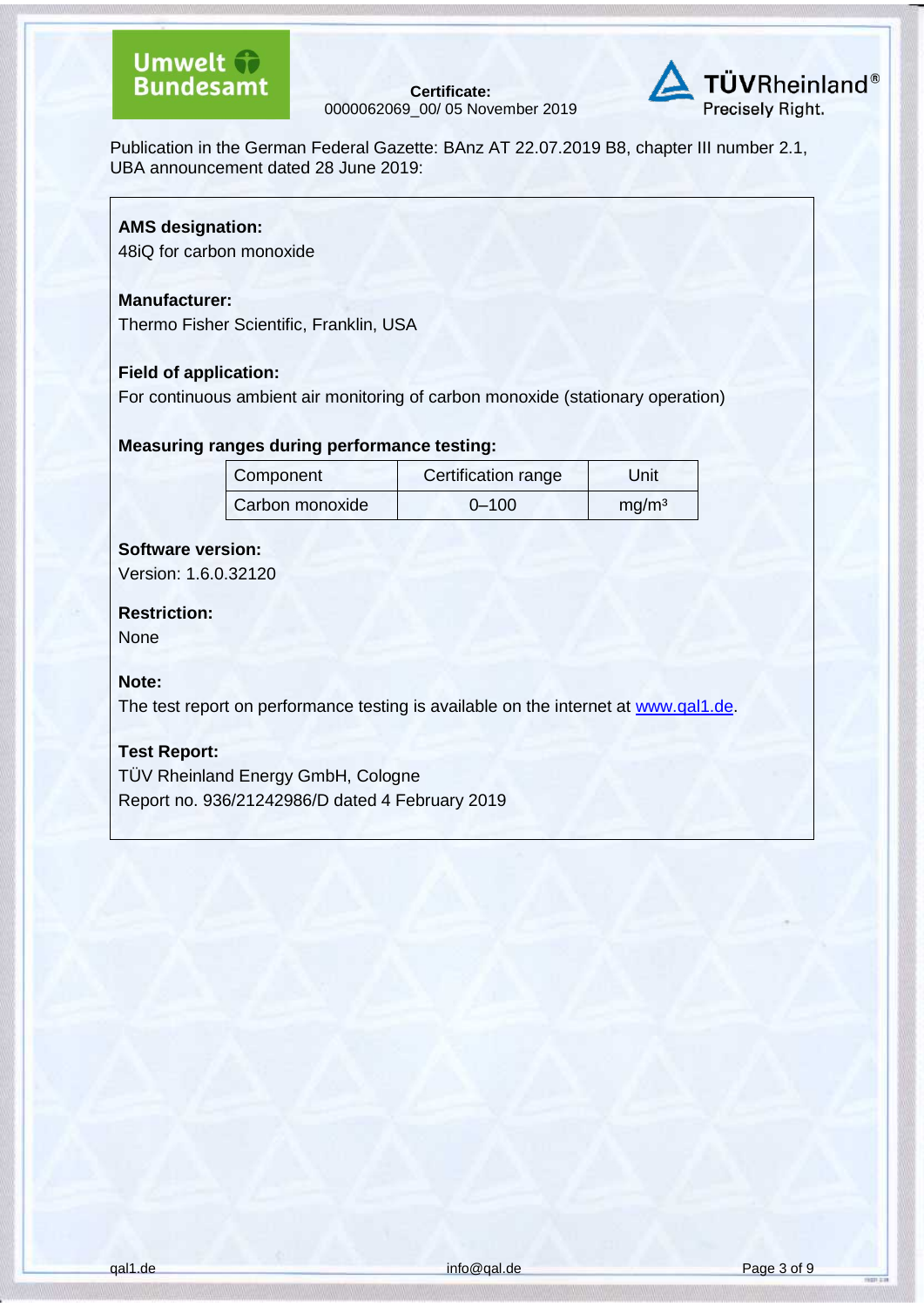**Certificate:** [0000062069\\_](#page--1-0)00/ 05 [November 2019](#page--1-1)



#### **Certified product**

This certification applies to automated measurement systems conforming to the following description:

The 48iQ ambient air monitor is a continuous carbon monoxide analyser designed for the continuous measurement of carbon monoxide in ambient air.

The measuring principle applied by the 48iQ ambient air monitor relies on the fact that carbon monoxide (CO) absorbs infrared light at a wave length of 4.6 µm. The gas filter correlation technique allows to selectively determine the absorption uniquely caused by CO by the ratio of sample-absorbed light to a filtered reference measurement.

Light from a broadband infrared source passes through a gas filter wheel alternating between N<sub>2</sub> and CO filled cells and passes through a narrow bandpass interference filter before passing into the volume-containing sample gas. Light that passes through the  $N<sub>2</sub>$  cell is absorbed by CO in the sample gas normally as the sample signal; light that passes through the CO cell is already blocked where CO absorbs, and so is unchanged by sample CO as the reference. This serves as a reference value. The ratio between sample and reference is determined at high speed and adjusted for light intensity and other changes to obtain accurate measurement results.

The sample is drawn into the 48iQ through the sample bulkhead. It is pulled by a single-stage pump through the 48iQ DMC bench where CO is detected and then through a capillary which regulates the flow intake to approximately 1 l/min while monitoring and maintaining ambient pressure on the optical bench side. The 48iQ outputs the CO concentration to the front panel display and the analogue outputs, and also makes the data available over the serial or Ethernet connection.

The 48iQ system components include:

- Optical bench: The optical bench is an airtight bench that contains the sample gas. It also includes the mirrors that reflect infrared light multiple times across the sample path before detection, to maximize absorption. Heaters are used to maintain the optical bench at a constant temperature.
- A bandpass filter limits the light entering the optical bench to a narrow band of the infrared within which CO absorbs.
- Filter wheel motor: A gas filter wheel contains samples of CO and  $N_2$  gas with a chopper disk. The wheel is rotated so that infrared light is periodically interrupted to produce a modulated signal upon detection. Differentiating the light through the CO and  $N<sub>2</sub>$  components of the wheel, in the presence of CO in the optical bench, allow the determination of sample CO absorption and concentration. The chopper motor rotates the gas filter wheel and chopper disk at a uniform speed. A separate optical switch assembly detects the position of the filter wheel for synchronizing the modulated signal and for checking the chopper motor speed.
- Detector/Preamp: The detector/preamplifier assembly converts infrared light, carrying modulation and CO sample absorption, into an amplified electrical signal that undergoes processing.
- Infrared Source: The infrared light source is a special wire-wound resistor operated at high temperature to generate broadband infrared radiation.
- Common electronics: The common electronics contain the core computational and power routing hardware and is replicated throughout other iQ series products. It also contains front panel display, the USB ports, the Ethernet port, and the I/O interfaces. All electronics operate from a universal VDC supply. The System Controller Board (SCB) contains the main processor, power supplies, and a sub-processor, and serves as the communication hub for the instrument.
- Peripheral Support System: The peripheral support system operates these additional devices that are needed, but do not require special feedback control or processing. The chassis fan provides air cooling of the active electronic components. Internal vacuum pump for generating air/sample through the instrument.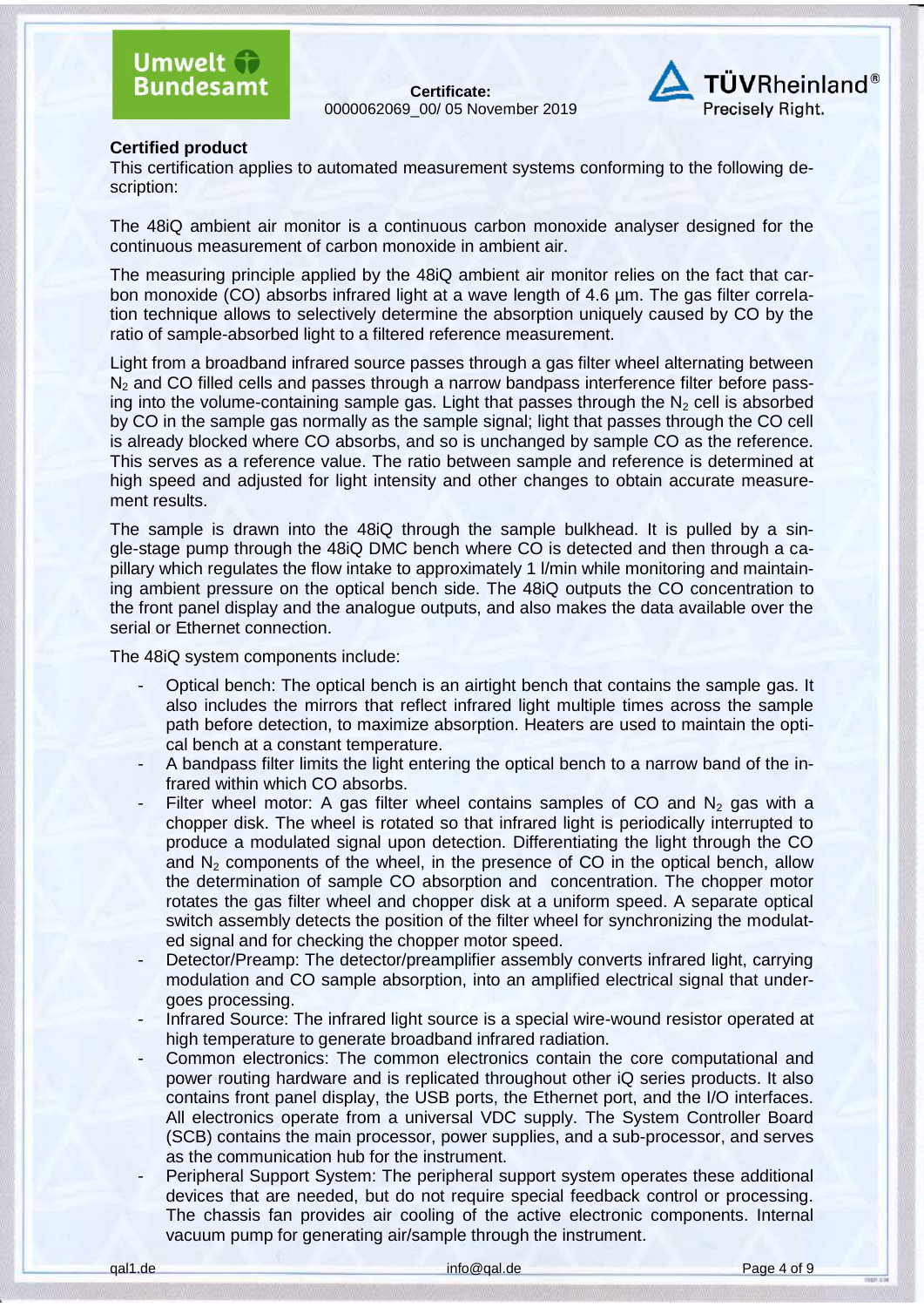### **Umwelt Bundesamt**

**Certificate:** [0000062069\\_](#page--1-0)00/ 05 [November 2019](#page--1-1)



- Flow/Pressure DMC: The flow/pressure DMC is used to measure instrument pressures that assure proper flow regulation and for sample pressure within the measurement bench for pressure corrections and compensation. The DMC includes two pressure sensors.

#### **General remarks**

This certificate is based upon the equipment tested. The manufacturer is responsible for ensuring that on-going production complies with the requirements of the EN 15267. The manufacturer is required to maintain an approved quality management system controlling the manufacturing process for the certified product. Both the product and the quality management system shall be subject to regular surveillance.

If a product of the current production does not conform to the certified product, TÜV Rheinland Energy GmbH must be notified at the address given on page 1.

A certification mark with an ID-Number that is specific to the certified product is presented on page 1 of this certificate.

This document as well as the certification mark remains property of TÜV Rheinland Energy GmbH. Upon revocation of the publication the certificate loses its validity. After the expiration of the certificate and on request of TÜV Rheinland Energy GmbH this document shall be returned and the certificate mark must no longer be used.

The relevant version of this certificate and its expiration date are also accessible on the internet at **qal1.de**.

#### **Document history**

Certification of the [48iQ](#page--1-8) measuring system is based on the documents listed below and the regular, continuous surveillance of the manufacturer's quality management system:

#### **Initial certification according to EN 15267**

Certificate no. [0000062069\\_](#page--1-0)00: 05 November 2019 Expiry date of the certificate: [21 July 2024](#page--1-4) Test report [936/21242986/D dated 04 February 2019](#page--1-2) TÜV Rheinland Energy GmbH, Cologne Publication: [BAnz AT 22.07.2019 B8, chapter III number 2.1](#page--1-5) UBA announcement dated [28 June 2019](#page--1-6)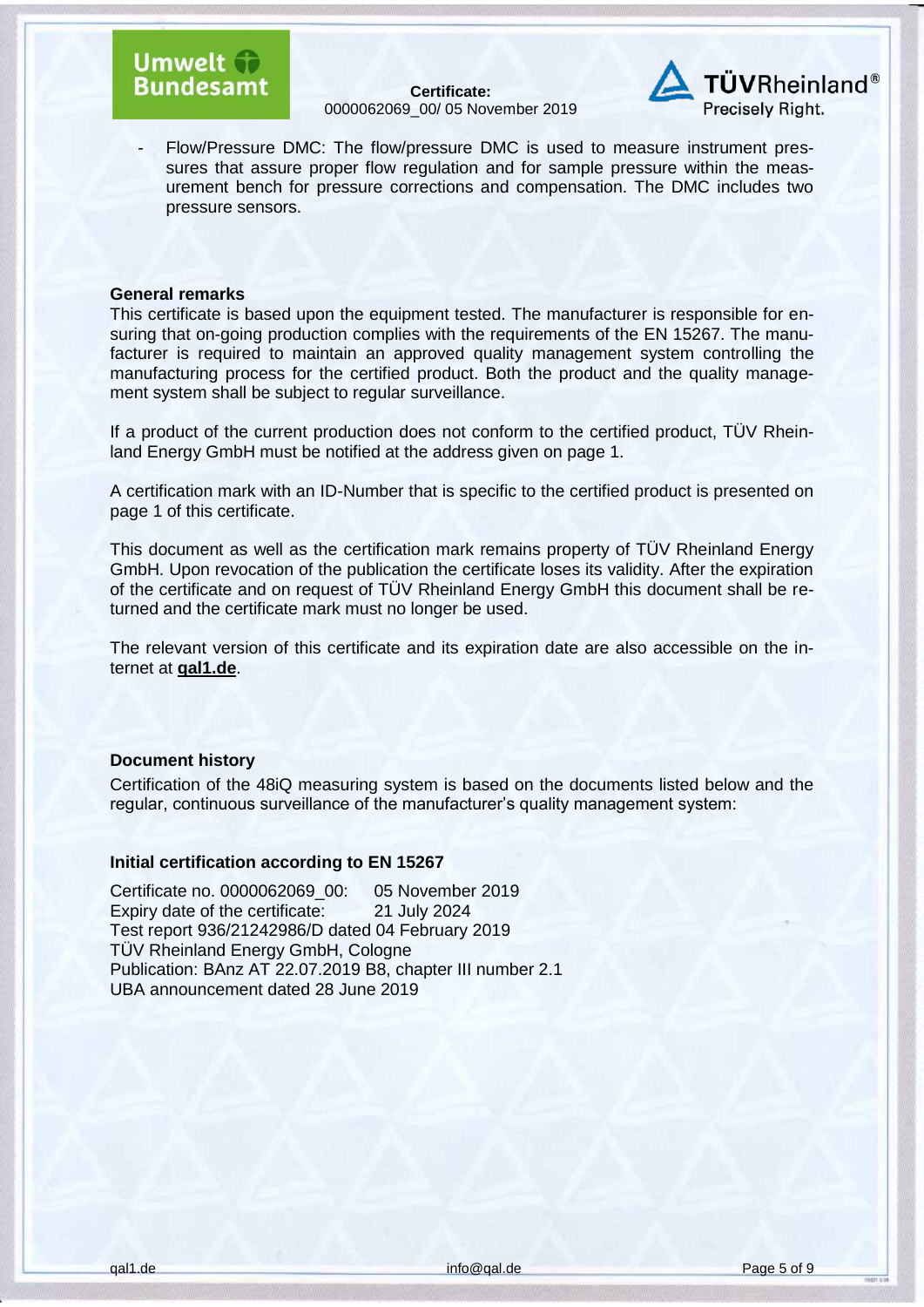**Certificate:** [0000062069\\_](#page--1-0)00/ 05 [November 2019](#page--1-1)



|  |  | <b>Expanded uncertainty laboratory, system 1</b> |  |
|--|--|--------------------------------------------------|--|
|--|--|--------------------------------------------------|--|

| 1180540007  | umol/mol<br>8.62    | Square of partial uncertainty | 0.0000                                   |                                                        | 0.0000                          | 0.0044 | 0.0021                                                              | 0.0175                                                              | 0.0023                                                               | 0.0000                                                             |                     | 0.0002                                        |                       |                                               |                     | 0.0262                        |                     |                                               | 0.0036                 | 0.0000                             | 0.0074                  | µmol/mol<br>0.2526            | umol/mol<br>0.5052   | $\frac{5}{6}$<br>5.86         |
|-------------|---------------------|-------------------------------|------------------------------------------|--------------------------------------------------------|---------------------------------|--------|---------------------------------------------------------------------|---------------------------------------------------------------------|----------------------------------------------------------------------|--------------------------------------------------------------------|---------------------|-----------------------------------------------|-----------------------|-----------------------------------------------|---------------------|-------------------------------|---------------------|-----------------------------------------------|------------------------|------------------------------------|-------------------------|-------------------------------|----------------------|-------------------------------|
| Serial-No.: | 8h-limit value:     |                               | 0.00                                     | 0.00                                                   |                                 | 0.07   | 0.05                                                                | 0.13                                                                | 0.05                                                                 | 0.00                                                               |                     | 0.01                                          |                       |                                               |                     | 0.16                          |                     |                                               | $-0.06$                | $-0.01$                            | 0.09                    | υç                            | ⊃                    | $\geq$                        |
|             |                     | Partial uncertainty           | u <sub>r, z</sub>                        | さ                                                      |                                 | ョ      | u <sub>gp</sub>                                                     | <b>J</b> <sub>ot</sub>                                              | اقِ                                                                  | $\geq$                                                             |                     | U <sub>H2</sub> O                             | U <sub>int, pos</sub> |                                               |                     | ð                             |                     | U <sub>int, neg</sub>                         | u <sub>sv</sub>        | $U_{\Delta S C}$                   | Jcg                     |                               |                      |                               |
|             |                     | Result                        | 0.020                                    | 0.010                                                  | 1.330                           |        | 0.020                                                               | 0.060                                                               | 0.021                                                                | 0.000                                                              | 0.050               | 0.020                                         | $-0.030$              | $-0.110$                                      | $-0.110$            | $-0.100$                      | $-0.040$            | $-0.070$                                      | $-1.200$               | $-0.060$                           | 2.000                   | Combined standard uncertainty | Expanded uncertainty | Relative expanded uncertainty |
|             |                     | Performance criterion         | $0.3$ $\mu$ mol/mol                      | 0.4 µmol/mol                                           | 4.0% of measured value          |        | 0.7 µmol/mol/kPa                                                    | 0.3 µmol/mol/K                                                      | 0.3 µmol/mol/K                                                       | 0.3 µmol/mol/V                                                     | 1.0 µmol/mol (Zero) | 1.0 µmol/mol (Span)                           | 0.5 µmol/mol (Zero)   | 0.5 µmol/mol (Span)                           | 0.5 µmol/mol (Zero) | 0.5 µmol/mol (Span)           | 0.5 µmol/mol (Zero) | 0.5 µmol/mol (Span)                           | 7.0% of measured value | 1.0%                               | 3.0%                    |                               |                      |                               |
|             |                     |                               | VI                                       | VI                                                     | VI                              |        | VI                                                                  | VI                                                                  | VI                                                                   | VI                                                                 | VI                  | VI                                            | VI                    | VI                                            | VI                  | VI                            | VI                  | VI                                            | VI                     | VI                                 | VI                      |                               |                      |                               |
| 48iQ        | S                   | Performance characteristic    | Repeatability standard deviation at zero | limit value<br>Repeatability standard deviation at 8h- | "lack of fit" at 8h-limit value |        | at 8h-limit value<br>Sensitivity coefficient of sample gas pressure | Sensitivity coefficient of sample gas temperature at 8h-limit value | Sensitivity coefficient of surrounding temperature at 8h-limit value | 8h-limit value<br>Sensitivity coefficient of electrical voltage at |                     | Interferent H <sub>2</sub> O with 19 mmol/mol |                       | Interferent CO <sub>2</sub> with 500 µmol/mol |                     | Interferent NO with 1 µmol/mo |                     | Interferent N <sub>2</sub> O with 50 nmol/mol | Averaging effect       | Difference sample/calibration port | Uncertainty of test gas |                               |                      |                               |
|             |                     |                               |                                          |                                                        |                                 |        |                                                                     |                                                                     |                                                                      |                                                                    |                     |                                               |                       |                                               |                     |                               |                     |                                               |                        |                                    |                         |                               |                      |                               |
|             | Measured component: | ġ                             |                                          | 2                                                      | S                               |        | 4                                                                   | 5                                                                   | ဖ                                                                    | Ľ                                                                  |                     | 8a                                            |                       | 8b                                            |                     | 80                            |                     | 8d                                            | ၜ                      | $\frac{8}{2}$                      | 21                      |                               |                      |                               |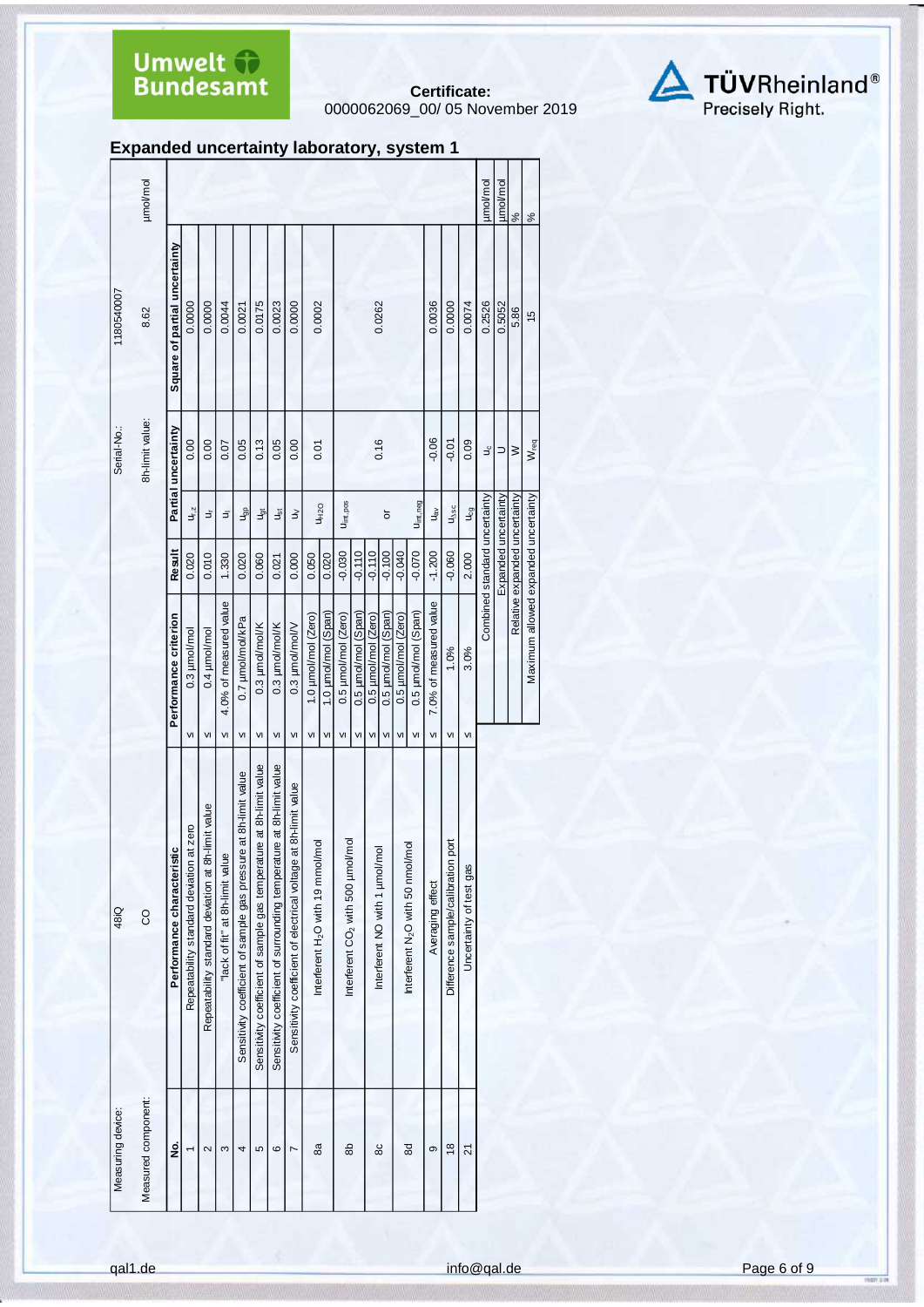**Certificate:** [0000062069\\_](#page--1-0)00/ 05 [November 2019](#page--1-1)



|                   | µmol/mol           |                               |                                             |                                                    |                                 |                                                                  |                                                                     |                                                                      |                                                                    |                                               |                           |                                               |                           |                           |                                      |                           |                                               |                                    |                                       |                         | umol/mol                      | umol/mol             | $\frac{8}{6}$                 |  |
|-------------------|--------------------|-------------------------------|---------------------------------------------|----------------------------------------------------|---------------------------------|------------------------------------------------------------------|---------------------------------------------------------------------|----------------------------------------------------------------------|--------------------------------------------------------------------|-----------------------------------------------|---------------------------|-----------------------------------------------|---------------------------|---------------------------|--------------------------------------|---------------------------|-----------------------------------------------|------------------------------------|---------------------------------------|-------------------------|-------------------------------|----------------------|-------------------------------|--|
| 1171780048        | 8.62               | Square of partial uncertainty | 0.0000                                      | 0.0000                                             | 0.0038                          | 0.0021                                                           | 0.0495                                                              | 0.0352                                                               | 0.0000                                                             | 0.0000                                        |                           |                                               |                           |                           | 0.0075                               |                           |                                               | 0.0099                             | 0.0000                                | 0.0074                  | 0.3399                        | 0.6798               | 7.89                          |  |
| Serial-No.:       | 8h-limit value:    | Partial uncertainty           | 0.00                                        | 0.01                                               | 0.06                            | 0.05                                                             | 0.22                                                                | 0.19                                                                 | 0.00                                                               | 0.00                                          |                           |                                               |                           |                           | 0.09                                 |                           |                                               | 0.10                               | $-0.01$                               | 0.09                    | ٩ç                            | ⊃                    | $\geq$                        |  |
|                   |                    |                               | $U_{r,z}$                                   | さ                                                  | ミ                               | a <sup>e</sup>                                                   | ğ                                                                   | نځ                                                                   | $\gtrless$                                                         |                                               | <b>U<sub>H2</sub></b>     | U <sub>int, pos</sub>                         |                           |                           | ð                                    |                           | U <sub>int, neg</sub>                         | $\mathbb{u}_\mathsf{B}^\mathsf{w}$ | U <sub>ASC</sub>                      | U <sub>cg</sub>         |                               |                      |                               |  |
|                   |                    | Result                        | 0.020                                       | 0.030                                              | 1.240                           | 0.020                                                            | 0.100                                                               | 0.081                                                                | 0.000                                                              | 0.140                                         | 0.000                     | $-0.220$                                      | $-0.080$                  | $-0.050$                  | $-0.070$                             | $-0.040$                  | 0.000                                         | 2.000                              | $-0.080$                              | 2.000                   | Combined standard uncertainty | Expanded uncertainty | Relative expanded uncertainty |  |
|                   |                    | Performance criterion         | 0.3 µmol/mol<br>VI                          | 0.4 µmol/mol<br>VI                                 | 4.0% of measured value<br>VI    | 0.7 µmol/mol/kPa<br>VI                                           | 0.3 µmol/mol/K<br>VI                                                | 0.3 µmol/mol/K<br>${\sf VI}$                                         | 0.3 µmol/mol/V<br>VI                                               | 1.0 µmol/mol (Zero)<br>VI                     | 1.0 umol/mol (Span)<br>VI | 0.5 µmol/mol (Zero)<br>$\mathsf{v}$           | 0.5 µmol/mol (Span)<br>VI | 0.5 µmol/mol (Zero)<br>VI | 0.5 µmol/mol (Span)<br>$\mathsf{VI}$ | 0.5 µmol/mol (Zero)<br>VI | 0.5 µmol/mol (Span)<br>VI                     | 7.0% of measured value<br>VI       | 1.0%<br>VI                            | 3.0%<br>VI              |                               |                      |                               |  |
| 48iQ              | 8                  | Performance characteristic    | at zero<br>Repeatability standard deviation | Repeatability standard deviation at 8h-limit value | 'lack of fit" at 8h-limit value | Sensitivity coefficient of sample gas pressure at 8h-limit value | Sensitivity coefficient of sample gas temperature at 8h-limit value | Sensitivity coefficient of surrounding temperature at 8h-limit value | at 8h-limit value<br>Sensitivity coefficient of electrical voltage | Interferent H <sub>2</sub> O with 19 mmol/mol |                           | Interferent CO <sub>2</sub> with 500 µmol/mol |                           |                           | Interferent NO with 1 umol/mol       |                           | Interferent N <sub>2</sub> O with 50 nmol/mol | Averaging effect                   | port<br>Difference sample/calibration | Uncertainty of test gas |                               |                      |                               |  |
| Measuring device: | Measured component | g                             |                                             | 2                                                  | S                               | 4                                                                | 5                                                                   | $\circ$                                                              | L                                                                  | 8a                                            |                           | 8                                             |                           |                           | 80                                   |                           | 88                                            | တ                                  | $\frac{8}{2}$                         | 21                      |                               |                      |                               |  |

**Expanded uncertainty laboratory, system 2**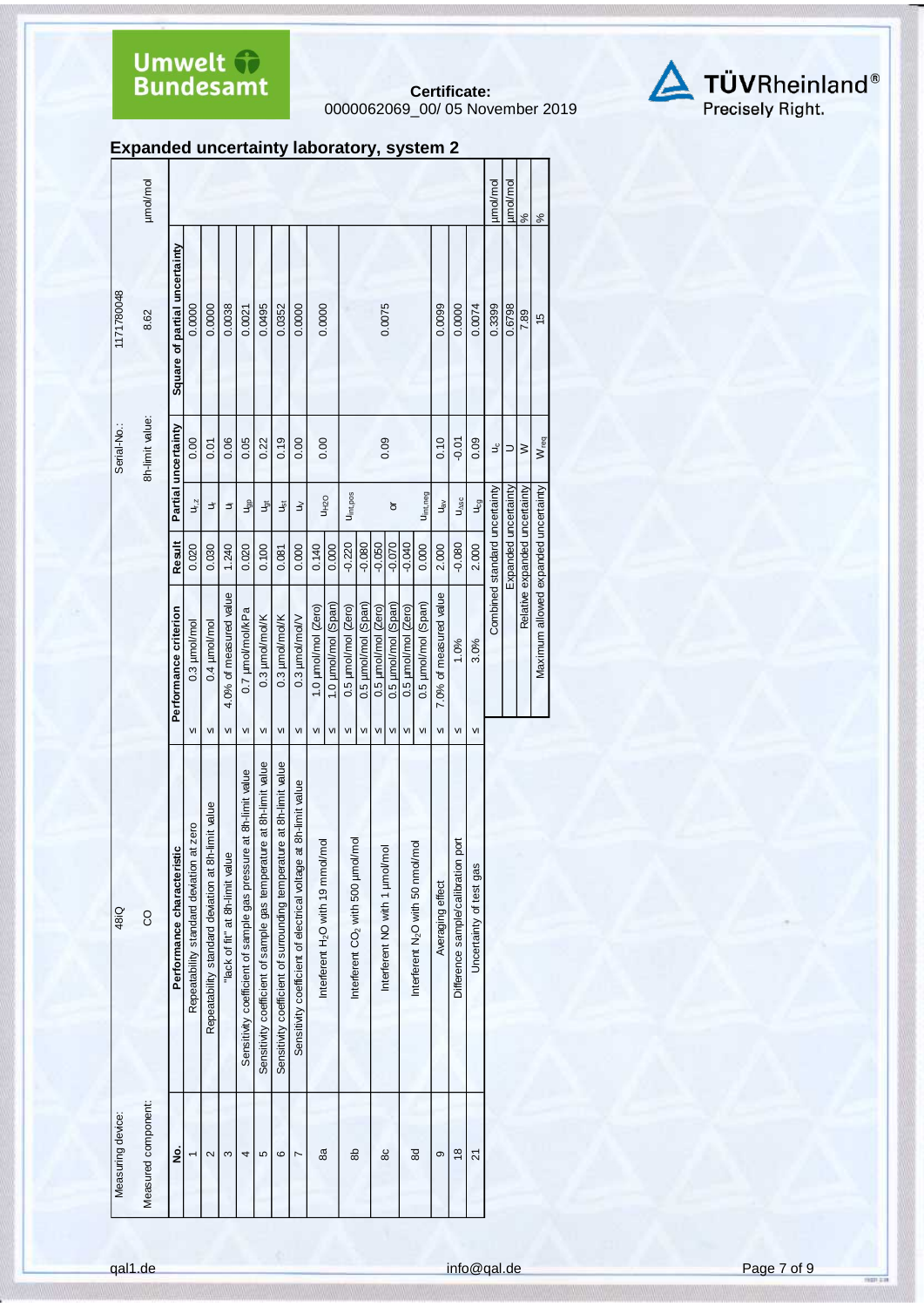**Certificate:** [0000062069\\_](#page--1-0)00/ 05 [November 2019](#page--1-1)



#### **Combined uncertainty, laboratory and field, system 1**

| Measuring device:   | 48iQ                                                                 |    |                                      |                      |                                  | Serial-No.:                           | 1180540007                    |               |
|---------------------|----------------------------------------------------------------------|----|--------------------------------------|----------------------|----------------------------------|---------------------------------------|-------------------------------|---------------|
| Measured component: | <b>CO</b>                                                            |    |                                      |                      |                                  | 8h-limit value:                       | 8.62                          | µmol/mol      |
| ş                   | Performance characteristic                                           |    | Performance criterion                | Result               |                                  | Partial uncertainty                   | Square of partial uncertainty |               |
| $\overline{ }$      | at zero<br>Repeatability standard deviation                          | VI | 0.3 µmol/mol                         | 0.020                | $U_{r,z}$                        | 0.00                                  | 0.0000                        |               |
| 2                   | Repeatability standard deviation at 8h-limit value                   | VI | 0.4 µmol/mol                         | 0.010                | さ                                | not considered, as<br>$ur = 0 < ur$ , |                               |               |
| S                   | "lack of fit" at 8h-limit value                                      | VI | 4.0% of measured value               | 1.330                | Ξ                                | 0.07                                  | 0.0044                        |               |
| 4                   | Sensitivity coefficient of sample gas pressure at 8h-limit value     | VI | 0.7 µmol/mol/kPa                     | 0.020                | a<br>P                           | 0.05                                  | 0.0021                        |               |
| 5                   | Sensitivity coefficient of sample gas temperature at 8h-limit value  | VI | 0.3 µmol/mol/K                       | 0.060                | ğ                                | 0.13                                  | 0.0175                        |               |
| $\circ$             | Sensitivity coefficient of surrounding temperature at 8h-limit value | VI | 0.3 µmol/mol/K                       | 0.021                | $\breve{\mathbb{S}}$             | 0.05                                  | 0.0023                        |               |
| $\overline{ }$      | at 8h-limit value<br>Sensitivity coefficient of electrical voltage   | VI | 0.3 µmol/mol/V                       | 0.000                | $\gtrless$                       | 0.00                                  | 0.0000                        |               |
| 8a                  | Interferent H <sub>2</sub> O with 19 mmol/mol                        | VI | 1.0 µmol/mol (Zero)                  | 0.050                | <b>UH2O</b>                      | 0.01                                  | 0.0002                        |               |
|                     |                                                                      | VI | 1.0 µmol/mol (Span)                  | 0.020                |                                  |                                       |                               |               |
| கி                  | Interferent CO <sub>2</sub> with 500 µmol/mol                        | VI | 0.5 µmol/mol (Zero)                  | $-0.030$             | U <sub>int, pos</sub>            |                                       |                               |               |
|                     |                                                                      | VI | 0.5 µmol/mol (Span)                  | $-0.110$             |                                  |                                       |                               |               |
| 80                  | Interferent NO with 1 µmol/mol                                       | VI | 0.5 µmol/mol (Zero)                  | $-0.110$             |                                  | 0.16                                  | 0.0262                        |               |
|                     |                                                                      | VI | 0.5 µmol/mol (Span)                  | $-0.100$             | $\overline{5}$                   |                                       |                               |               |
|                     |                                                                      | VI | 0.5 µmol/mol (Zero)                  | $-0.040$             |                                  |                                       |                               |               |
| 88                  | Interferent N <sub>2</sub> O with 50 nmol/mol                        | VI | 0.5 µmol/mol (Span)                  | $-0.070$             | U <sub>int, neg</sub>            |                                       |                               |               |
| တ                   | Averaging effect                                                     | VI | 7.0% of measured value               | $-1.200$             | $\mathfrak{a}^{\mathsf{w}}$      | $-0.06$                               | 0.0036                        |               |
| $\circ$             | field conditions<br>Reproducibility standard deviation under         | VI | 5.0% of average over 3 months        | 1.520                | J,i                              | 0.13                                  | 0.0172                        |               |
| $\overline{1}$      | Long term drift at zero level                                        | VI | 0.5 µmol/mol                         | 0.430                | $U_{d, l, z}$                    | 0.25                                  | 0.0616                        |               |
| $\frac{2}{3}$       | Long term drift at span level                                        | VI | 5.0% of max. of certification range  | 2.750                | $U_{d, l, 8h}$                   | 0.14                                  | 0.0187                        |               |
| $\frac{8}{2}$       | port<br>Difference sample/calibration                                | VI | 1.0%                                 | $-0.060$             | $\mathsf{u}_{\Delta\mathsf{sc}}$ | $-0.01$                               | 0.0000                        |               |
| $\overline{2}$      | Uncertainty of test gas                                              | VI | 3.0%                                 | 2.000                | U <sub>cg</sub>                  | 0.09                                  | 0.0074                        |               |
|                     |                                                                      |    | Combined standard uncertainty        |                      |                                  | ಕೆ                                    | 0.4017                        | µmol/mol      |
|                     |                                                                      |    |                                      | Expanded uncertainty |                                  | $\Rightarrow$                         | 0.8033                        | umol/mol      |
|                     |                                                                      |    | Relative expanded uncertainty        |                      |                                  | $\geq$                                | 9.32                          | $\frac{8}{3}$ |
|                     |                                                                      |    | Maximum allowed expanded uncertainty |                      |                                  | W <sub>req</sub>                      | $\frac{15}{2}$                | $\frac{5}{6}$ |
|                     |                                                                      |    |                                      |                      |                                  |                                       |                               |               |